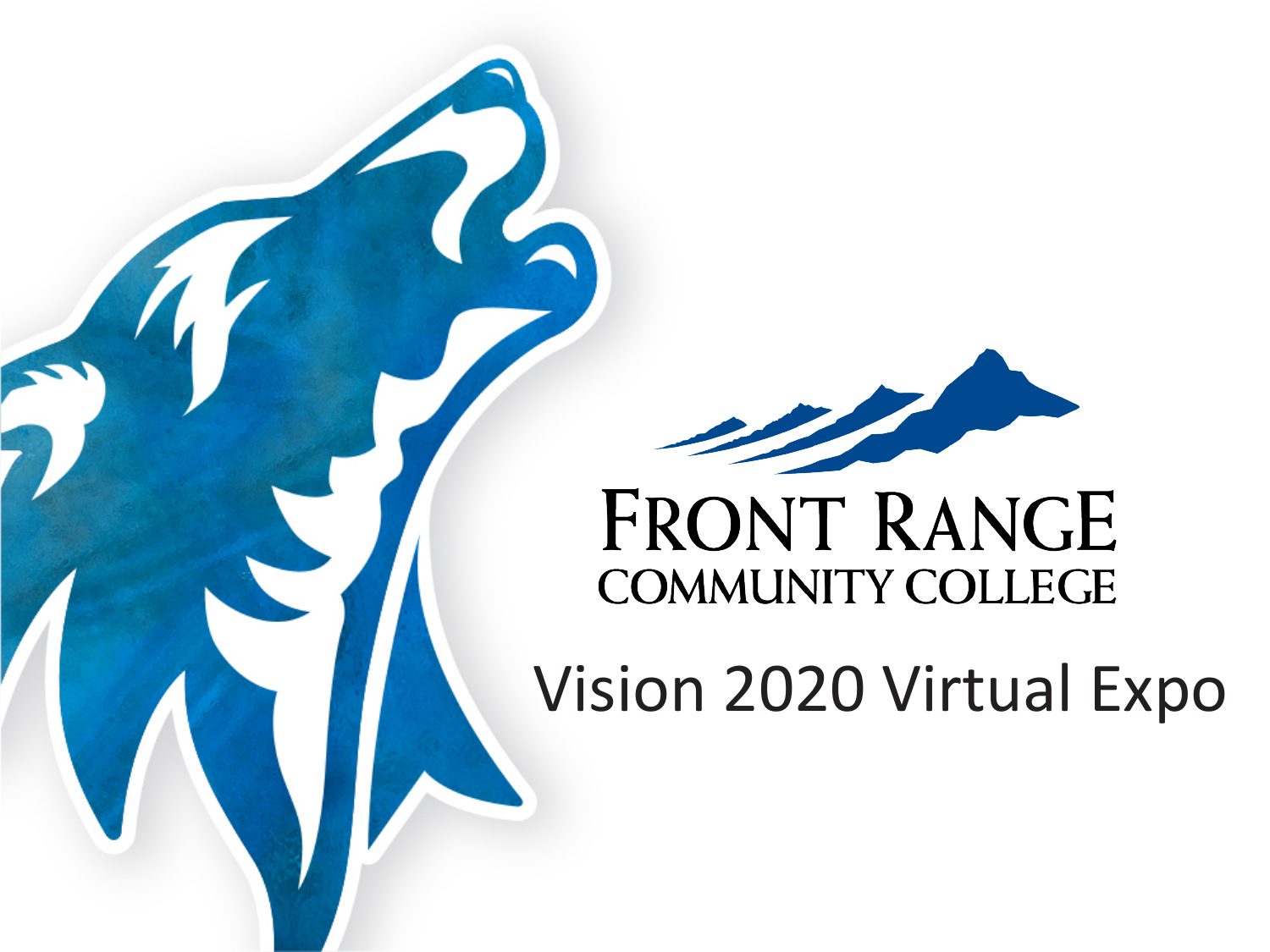



**Successful Students,<br>Successful Communities** 

# Budgets and Auxiliary Services

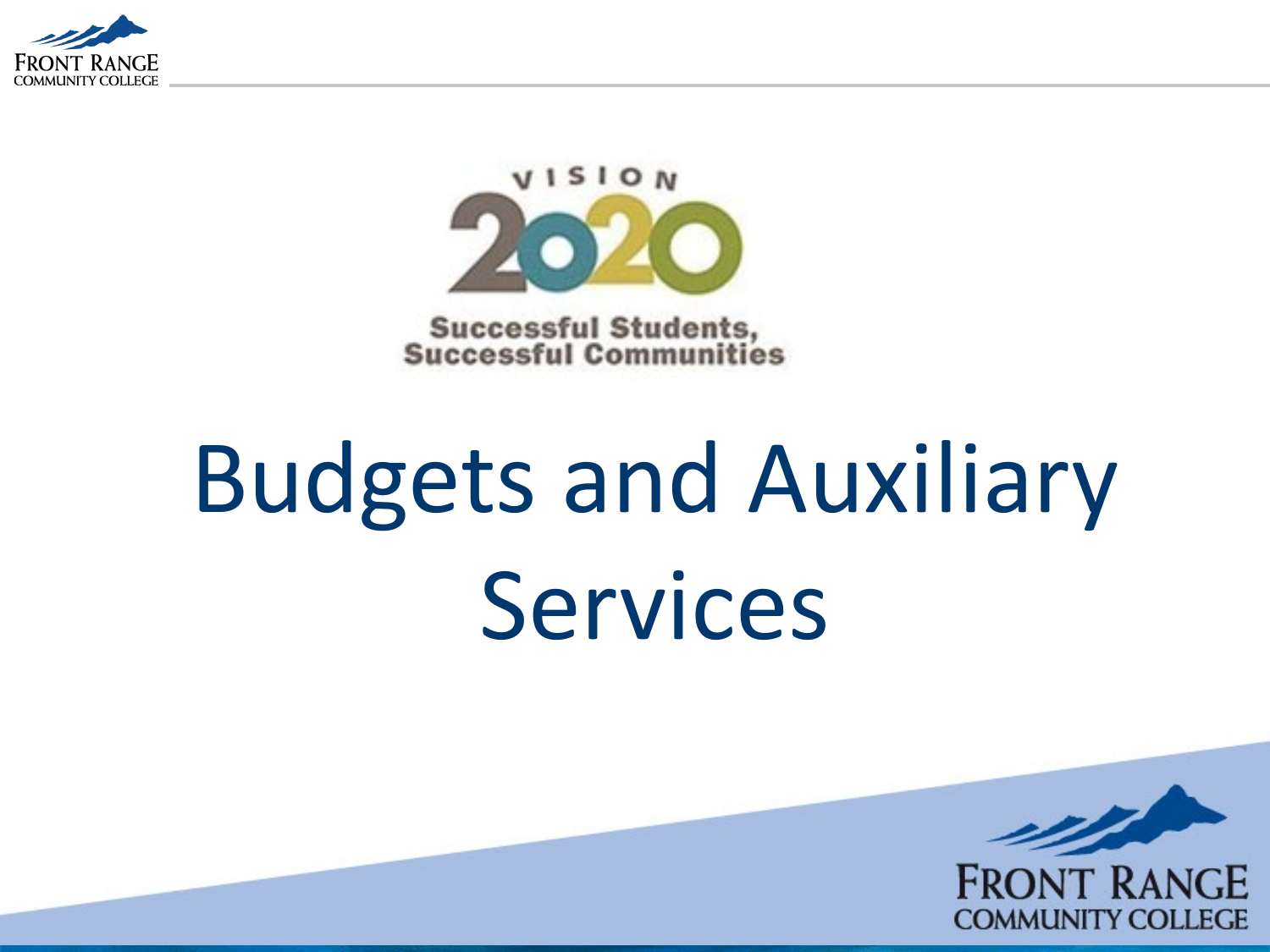

Just like a strong, sound foundation is important in building a home that will last, there are supports and services at **FRCC** that may not be directly student facing, but have an impact on student success and the vitality of the college. **Budgets and Auxiliary Services** provides few of the many support services that help build a strong foundation and contribute to the success of **FRCC** and **Vision 2020**



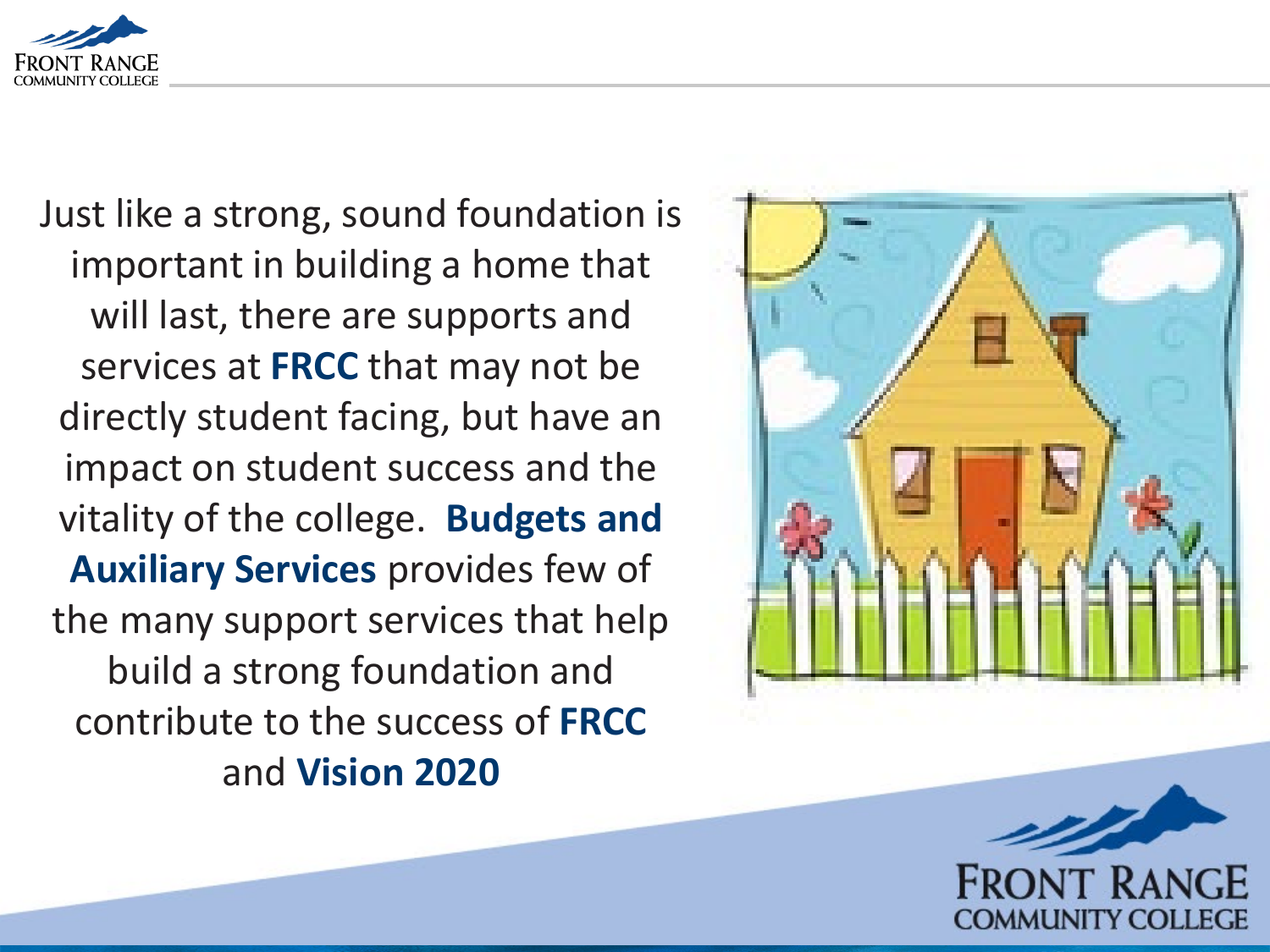

# Budget Services

- Created greater efficiency by moving to electronic signatures, dedicated CW Budget email, electronic filing system and Staffing Pattern Access database - Objective 2.3 Greater agility/streamline processes
- Created GF Vacancy Savings Report and High School Programs Financial Analysis Tool and updated/enhanced many existing reports/tools - Objective 2.3 Greater agility/streamline processes
- Created over 75 ad hoc analyses used in part to ensure fiscal responsibility and efficiency - Goal 2 - Embrace organization Excellence
- Completed over 15 New Program Financial Analyses Objective 3.2 Engage community partners in developing effective and efficient credit and non-credit programs



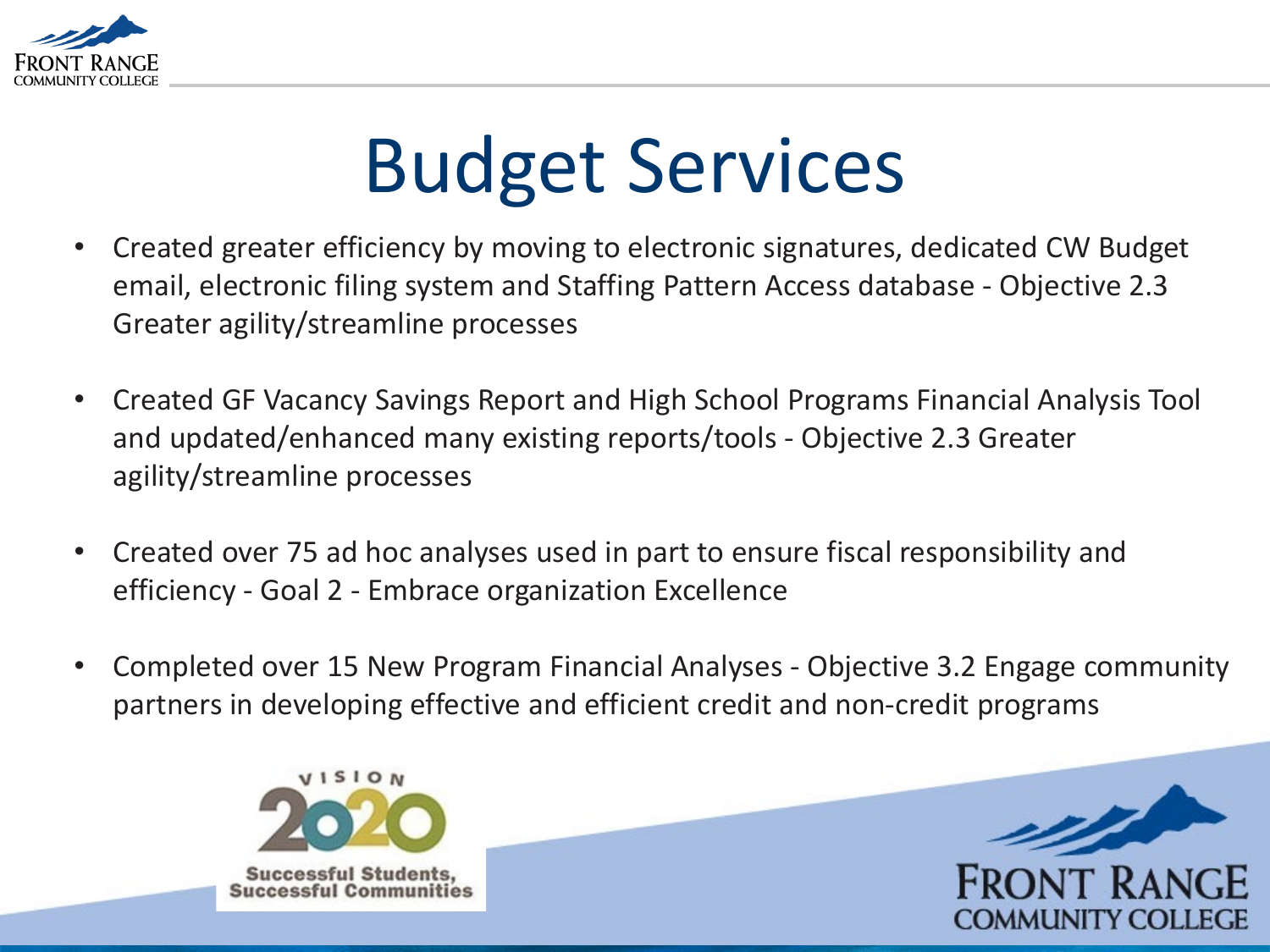

#### New Program FTE/Revenue

|                  | <b>Optics</b> |              | Highway |                         |      | Law Enforcement  | <b>Con.Trades</b> |                | Surg. Tech |              |
|------------------|---------------|--------------|---------|-------------------------|------|------------------|-------------------|----------------|------------|--------------|
|                  | <b>FTE</b>    |              |         | Revenue FTE Revenue FTE |      | Revenue          | <b>FTE</b>        | Revenue FTE    |            | Revenue      |
| FY16             |               |              |         |                         |      |                  |                   |                |            |              |
| <b>FY17</b>      |               |              |         |                         |      |                  |                   |                | 5.2        | 34,023       |
| <b>FY18</b>      | 0.7           | 4,542        |         |                         | 12.8 | 102,336          | 5.5               | 37,711         |            | 20.6 144,006 |
| <b>FY19</b>      | 2.8           | 22,788       |         |                         | 54.5 | 472,787          | 8.5               | 60,776         |            | 20.4 153,143 |
| <b>FY20</b>      | 4.2           | 39,363       | 3.8     | 42,172                  | 57   | 534,964          |                   | 17.3 127,383   |            | 35.5 265,942 |
| <b>FY16-FY20</b> | 7.7           | $66,693$ 3.8 |         | 42,172 124.3            |      | $1,110,087$ 31.3 |                   | 225,870   81.7 |            | 597,114      |

|                  | <b>Sterile Processing</b> |         | <b>Medical Assist.</b> |         | <b>GIS BAS</b> |                    | BSN |             | <b>Grand Total</b> |           |
|------------------|---------------------------|---------|------------------------|---------|----------------|--------------------|-----|-------------|--------------------|-----------|
|                  | <b>FTE</b>                | Revenue | <b>FTE</b>             | Revenue | <b>FTE</b>     | Revenue <b>FTE</b> |     | Revenue FTE |                    | Revenue   |
| <b>FY16</b>      |                           |         |                        |         |                |                    |     |             |                    |           |
| <b>FY17</b>      |                           |         |                        |         |                |                    |     |             | 5.2                | 34,023    |
| <b>FY18</b>      |                           |         | 47.2                   | 333,802 |                |                    |     |             | 86.8               | 622,397   |
| <b>FY19</b>      |                           |         | 36.9                   | 280,030 | 0.3            | 2,743              |     |             | 123.4              | 992,267   |
| <b>FY20</b>      | 4.0                       | 30,026  | 46.4                   | 357,179 | 0.7            | 6,400              | 6   | 81,589      | 174.9              | 1,485,017 |
| <b>FY16-FY20</b> | 4.0                       | 30,026  | 130.5                  | 971,011 | 1.0            | 9,143              | 6.0 | 81,589      | 390.3              | 3,133,704 |

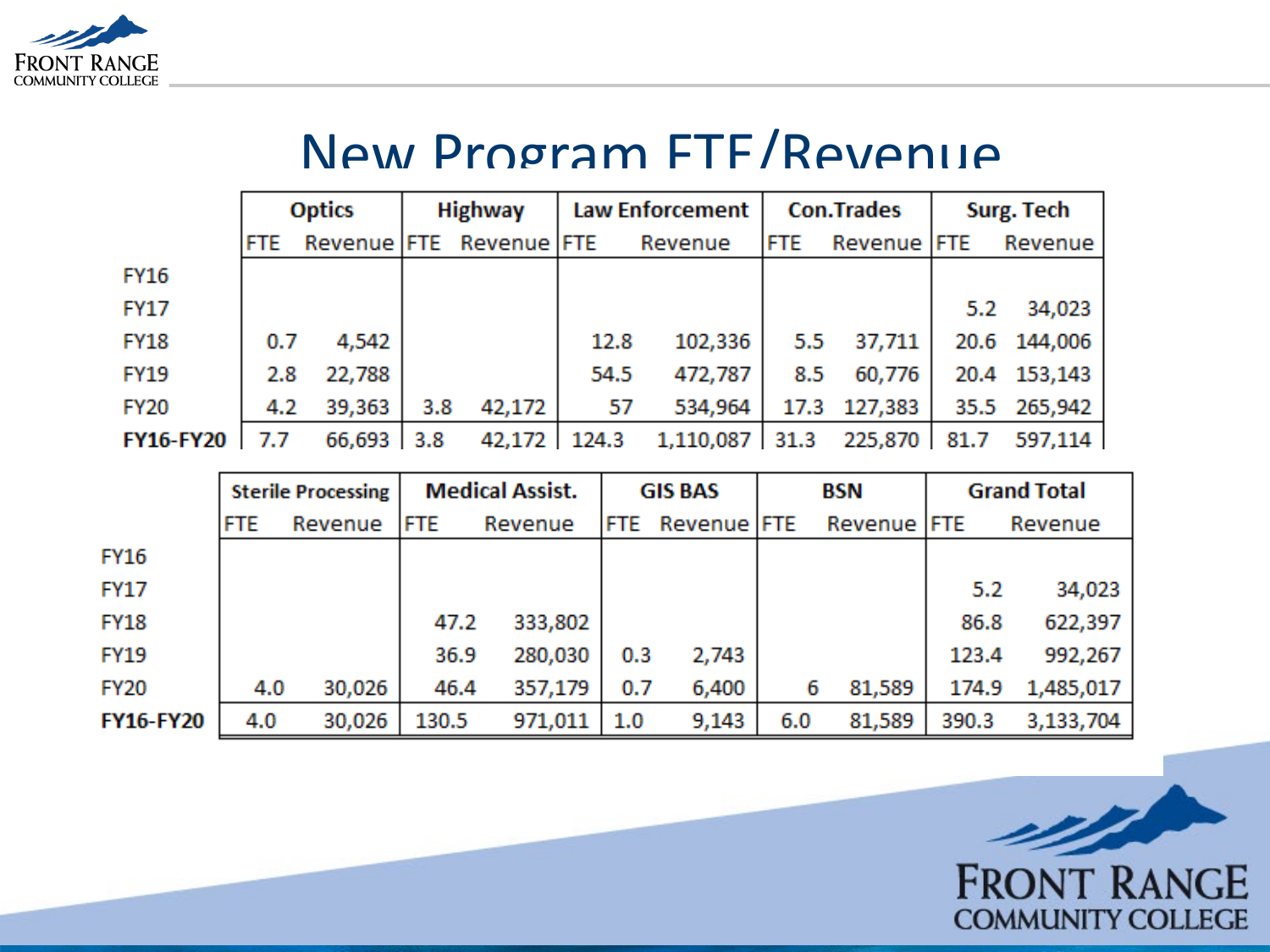

# Auxiliary Services



- Implementation of Inclusive Access program at the bookstores (FY18) more cost effective than most traditional course materials and helps students be ready on the first day - Objective 1.3 Ensure that all student experience a strong start
- New copier lease with software upgrades in 2018 including follow me printing to copiers, scan to email, and color copies - Objective 2.3 Greater agility/streamline processes
- Streamlined name tag and business card direct order processing Objective 2.3 Greater agility/streamline processes
- Intranet pages created for Fleet Management and Risk Management Objective 2.3 Greater agility/streamline processes

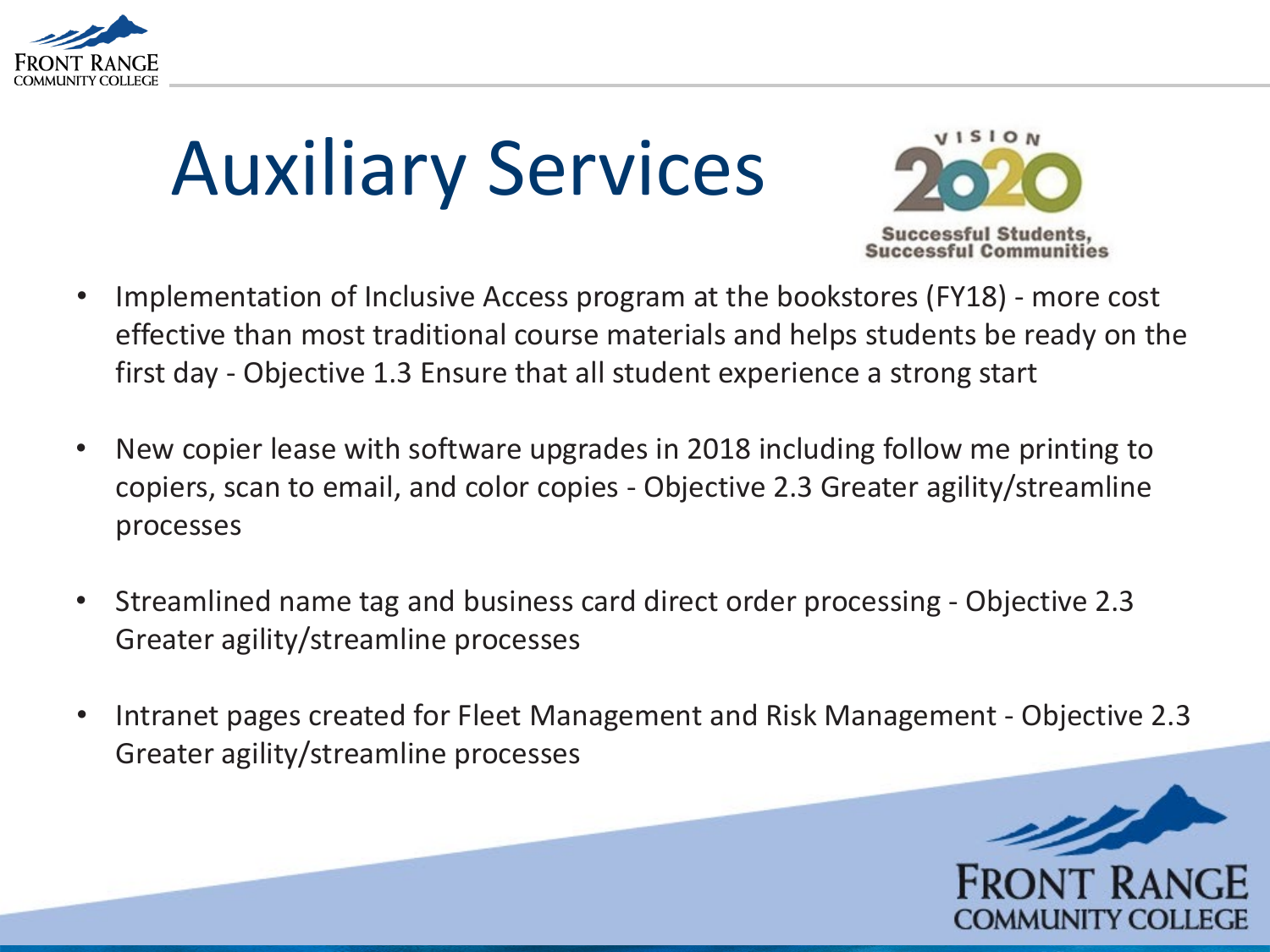

## Contract Services



- Successfully converted to DocuSign Objective 2.3 greater agility/streamline processes
- All Concurrent Enrollment/ASCENT Agreements revised and updated Objective 3.1 strengthen relationships with local school districts
- Completed construction contracts for HCCC (and other various projects) Objective 2.5 safe, accessible, appealing facilities